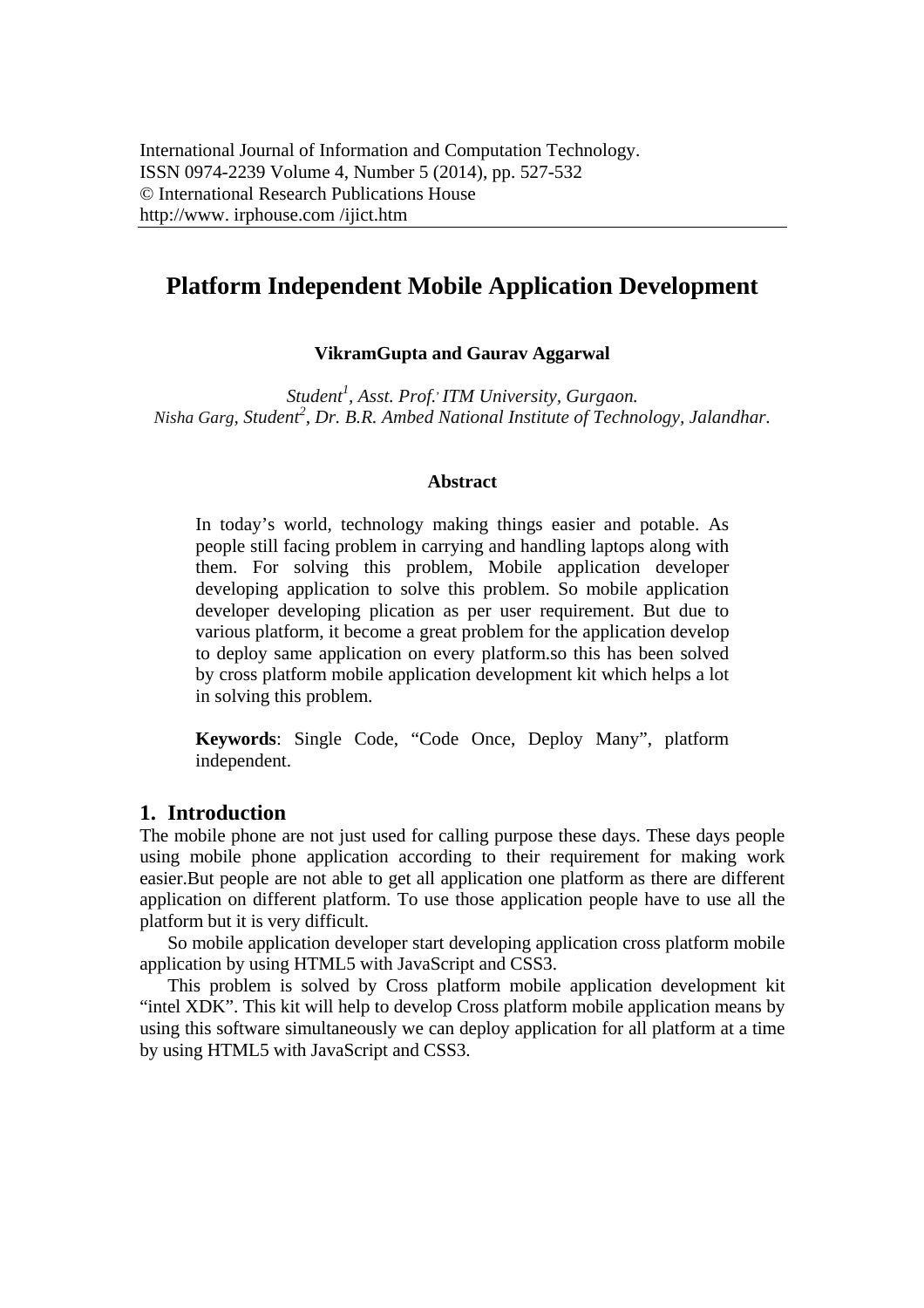Our main aim is to create a mobile application which we can deploy on every platform of mobile application by installing same application on mobile devices of every platform : Android, I-Phone and Windows.

Our main target is to have just single course code of application for all the platform of mobile application. So with the help of this cross platform application development kit we can make this possible " develop once, deploy for many ".

Languages used to make mobile application :

*1.1 I-phone* : objective C/C++, HTML5

*1.2 Android*: Java, C/C++, HTML5

*1.3 Windows Phone* : C/C++, Silverlight, HTML5

So as you can see that every platform above have different language in which code is written. I-phone use Objective  $C/C++$  language to code application, Android uses Java/C/C++ language, Window phone uses C/C++/Silverlight/ language but something that is common between all three is HTML 5. So we can use HTML 5 and jquery with collaboration with intelxdk. So with the help this software we will code once and deploy for many platform.

Apps for I-Phone- This module will target I-phone operating system. We will make application with the help of this software which can be installed on every I-phone device. Devices of company like Apple etc.

Apps for Android- This module will target Android operating system. We will make application with the help of this software which can be installed on every Android device. Devices of any company like LG, Sony ,Sumsung etc.

Apps for Windows phone- This module will target window's operating system. We will make application with the help of this software which can be installed on every Window phone device. Devices of company like Nokia, HTC etc.

#### **2. Literature Survey**

Our main aim is to develop an application can be supported by various mobile operating system. This can be possible by using the "Intel XDK". This software helps to create deploying file of various different operating system.

In this project we are developing tool for CAT mobile application. This will provide user complete information about CAT examination for MBA. This application having practice paper for students so that they can prepare and practice through these papers for their CAT exam.

This application also provides last 10 year papers of CAT exam so that students can go through those paper and even prepare with the help of those 10 year papers. These papers are very useful for students.

This application also provides tips and trick to crack CAT exam so that they can score very good marks in this exam and also provide results of various IIM college which helps them to know cutoff of different IIM colleges.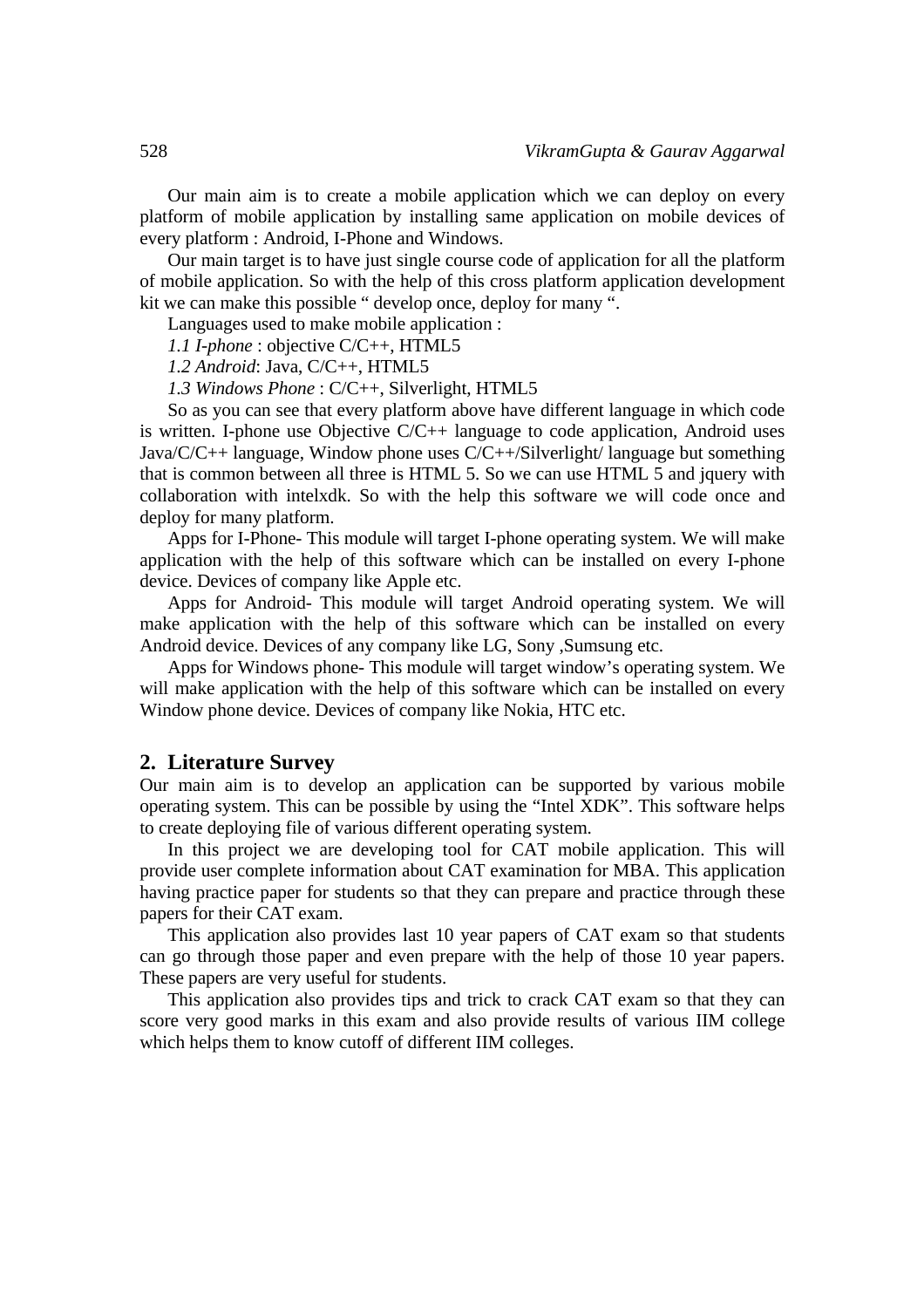## **3. Module Detail**

### **3.1 Preparation material**

This module contain preparation material of CAT exam. In this module there are there different sectors like Quant, Reasoning , Logical and on each every sectors there is proper practice material for students for exam. This practice material keep on update weekly bases. Students can even upload this material in their phone and then prepare of it.

### **3.2 Last year paper**

This module contain last 10 year paper of CAT exam . So that students can go through these paper and get idea of CAT exam. Even they can practice through paper.

Same as practice paper students can even download paper in their phone device.

### **3.3 Results of IIM**

This module contain results of different IIM colleges. This contain cutoff of various college and selection criteria. So that student get to know how much they still need to work hard to get admission in IIM college.

### **3.4 Tips and Tricks**

This module contain tips and trick to how to crack CAT exam to get IIM college. This will help a lot student in cracking the Exam.

### **3.5 About us**

This module contain information about the developer and copyright written in this module .

As this is the Web application so we need datapacks in our phone device. But this is required for very less time because once you download material in this application you can work on it without internet.

## **4. Cross Platform Software Language and Algorithms 4.1 HTML5**

HTML5, is the latest web technology with multimedia features for smartphones and tablets. HTML5 web application can be accessed on mobile browsers and run on different mobile platform just like native application.

### **4.2 JAVASCRIPT**

JavaScript is used in lots of web pages to improve design, detect browsers and many more and works in all major browsers such as Internet Explorer, Mozilla etc.

### **4.3 CSS3**

Cascading Style Sheets (CSS) is a style sheet language used for describing the presentation semantics (the look and formatting) of a document written in a markup language. Its common application is to style web pages written in HTML5 and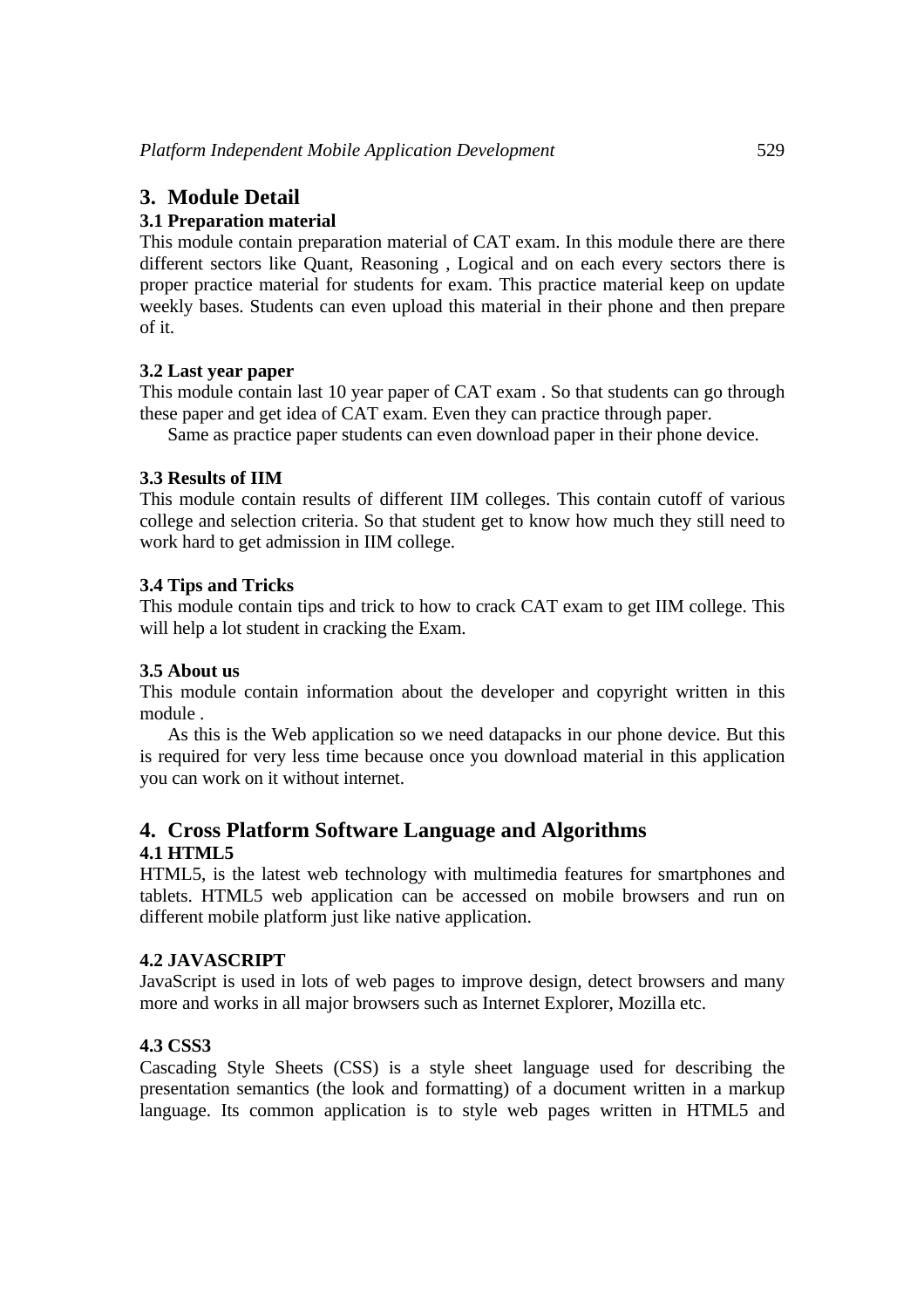XHTML, but the language can also be applied to any kind of XML document including XMLanguage, Scalable Vector Graphics and XML-based User interface Language.

### **4.4 JQuery**

Mobile JQuery is a fast & concise JavaScript Library that simplifies HTML document traversing, animating , event handling and Ajax interactions for rapid development. JQuery is designed to change the way that you write Javascript.

## **5. Responsive Web Design**

Our mobile app basically aim is to different devices with different screen size and aim is to run it on different desktop use r in the form web application So for this we have to make our application responsive so that it can work on every platform properly. So we will use responsive web design to solve this problem.

## **5.1 WCF JSON Service**

This module help client use mobile application and web application of desktop to fetch data from database. So basically this service is the bridge between the client application and database server. We have created JSON services because the data transferred over the HTTP is light weight so the performance of the application will be faster.

### **5.2 Algorithm**

- 1. First client will click on start screen.
- 2. Client will select from option which he/ she wants to select.
- 3. Client select Practice paper then WCF services receives request and processing.
- 4. WCF service logic will run the injected stored procedure.
- 5. Stored procedure will search the practice paper related to particular topic in SQL server database.
- 6. Result Stored procedure is catched by the WCF services and then it return to the client .
- 7. Result (practice paper displayed on screen).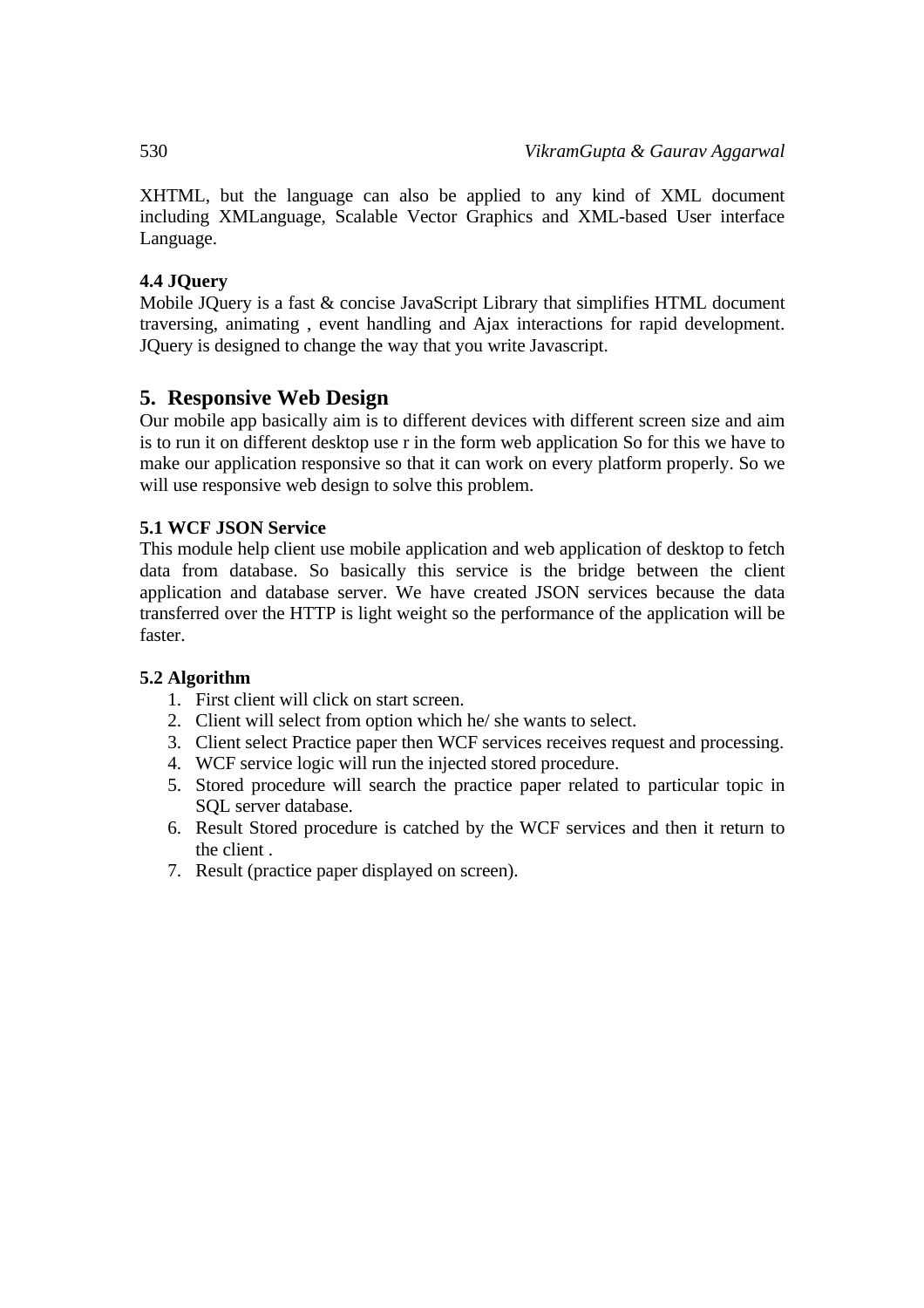# **6. GUI and Snapshots**



**Fig. 1**: First Screen and Option page.



**Fig. 2**: Practice paper and last year paper.



**Fig. 3**: Shortlisting.